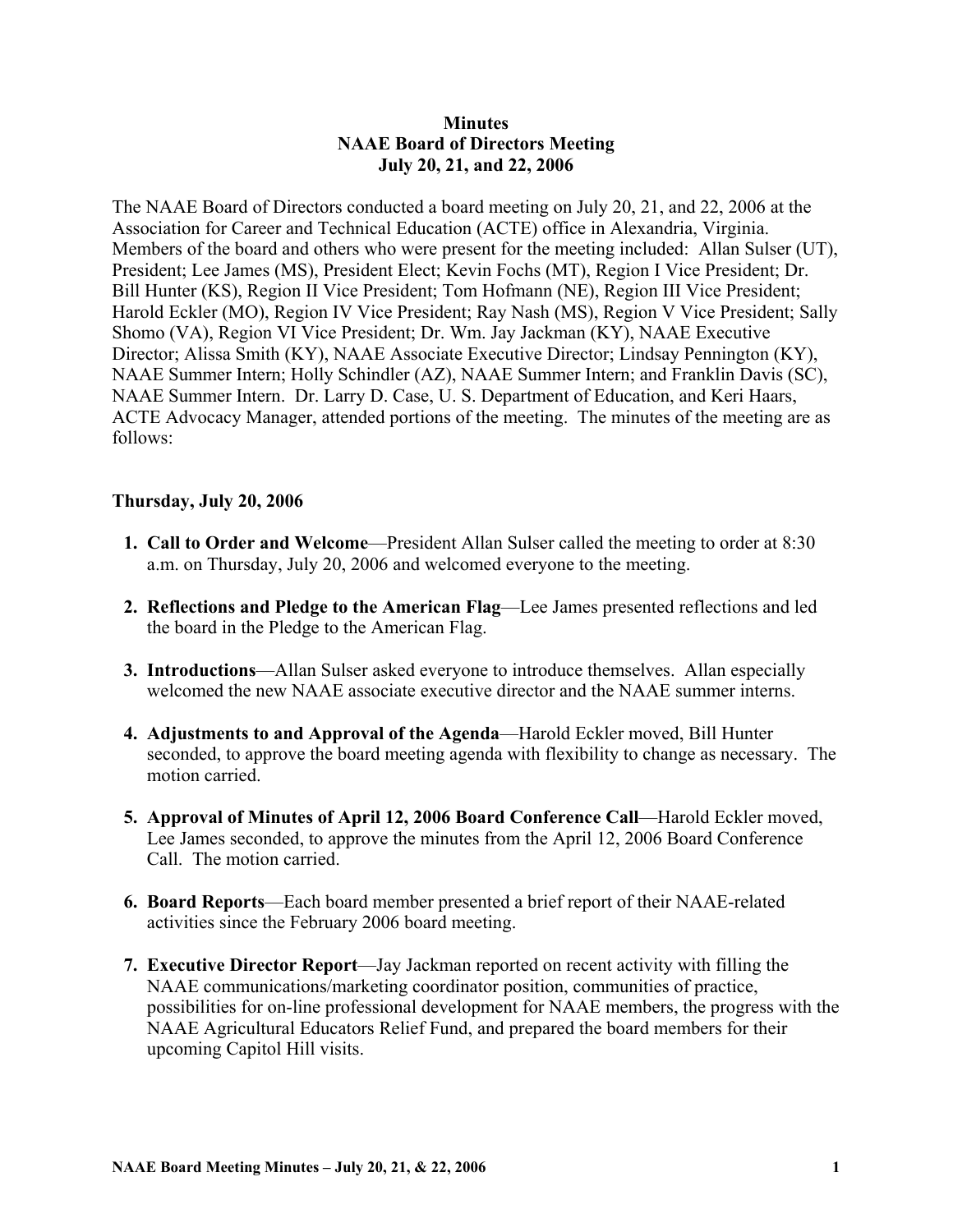**8. Associate Executive Director Report**—Alissa Smith presented a report to the board members regarding her first month as the NAAE associate executive director.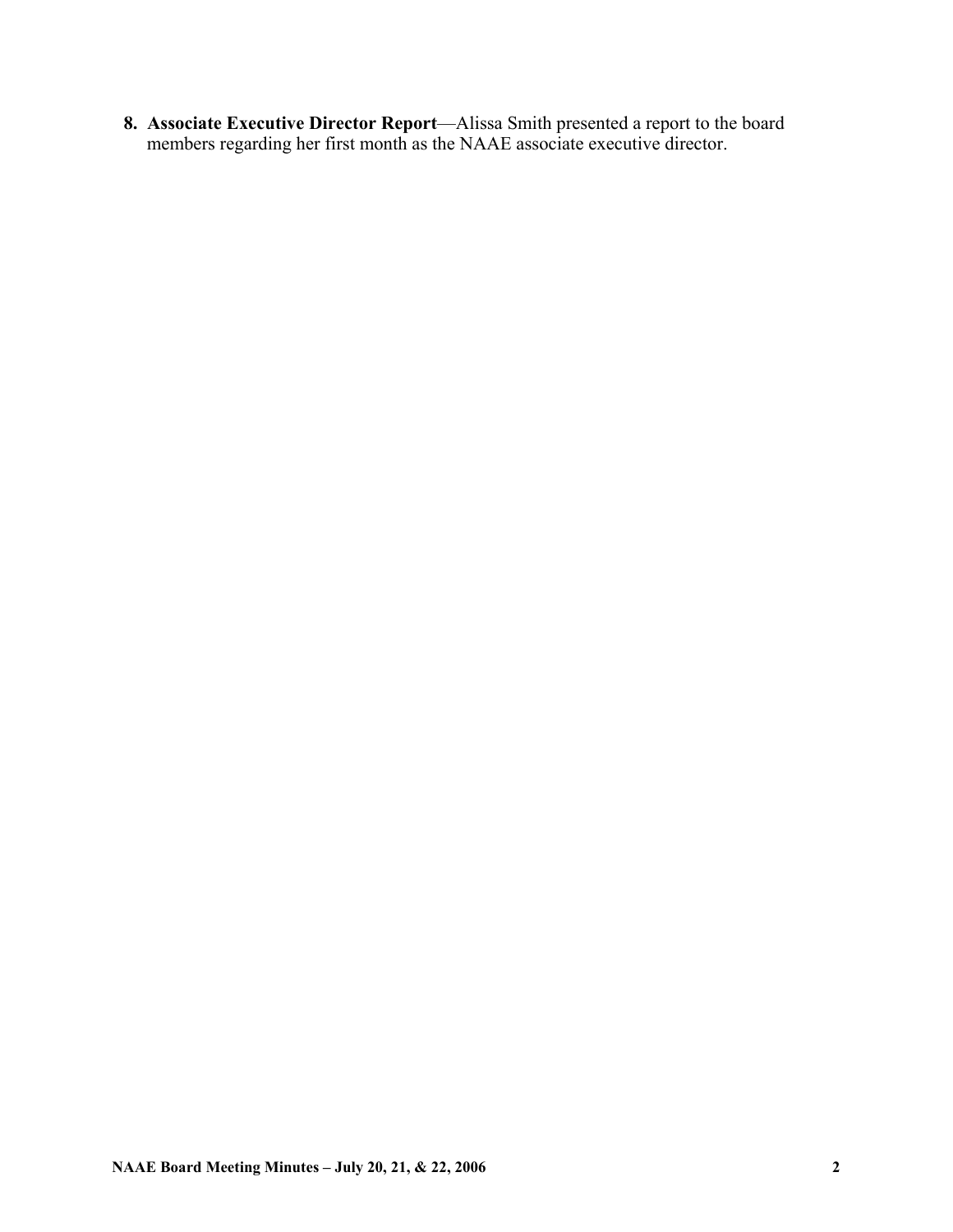- **9. Finance Committee Meeting**—The board as a whole conducted the Finance Committee Meeting, with Harold Eckler as chair. Justin Kliewer from Oklahoma, the 2006 full committee chair, was not available to join by conference call. Jay Jackman presented a current NAAE financial report during the committee meeting. (Refer to the Finance Committee report for details of actions taken.)
- **10. Public Policy Committee Meeting**—The board as a whole conducted the Public Policy Committee Meeting, with Tom Hofmann as chair. Bill Waldrep from Georgia, the 2006 full committee chair, was not available to join the committee meeting by conference call. (Refer to the Public Policy Committee report for details of actions taken.)

*Allan Sulser recessed the board meeting for lunch and the Capitol Hills visits at 12:00 Noon.* 

# **Friday, July 21, 2006**

- **1. Call to Order and Welcome**—President Allan Sulser called the meeting to order at 8:10 a.m. on Friday, July 21, 2006.
- **2. Marketing Committee Meeting**—The board as a whole conducted the Marketing Committee Meeting, with Sally Shomo as chair. Andy Seibel from Virginia, the 2006 full committee chair, joined the committee meeting by conference call. (Refer to the Marketing Committee report for details of actions taken.)
- **3. Professional Growth Committee Meeting**—The board as a whole conducted the Professional Growth Committee Meeting, with Kevin Fochs as chair. Micah Bristow from Missouri, the 2006 full committee chair, joined the committee meeting by conference call. (Refer to the Professional Growth Committee report for details of actions taken.)
- **4. Member Services Committee Meeting**—The board as a whole conducted the Member Services Committee Meeting, with Ray Nash as chair. Kevin Kremer from Ohio, the 2006 full committee chair, was not available to join the committee meeting by conference call. (Refer to the Member Services Committee report for details of actions taken.)
- **5. Policy and Bylaws Committee Meeting**—The board as a whole conducted the Policy and Bylaws Committee Meeting, with Bill Hunter as chair. Cherie Hoffman from Indiana, the 2006 full committee chair, was not available to join the committee meeting by conference call. (Refer to the Policy and Bylaws Committee report for details of actions taken.)

*Allan Sulser recessed the board meeting for lunch at 12:25 p.m. Allan reconvened the NAAE board meeting at 1:45 p.m.* 

- **6. Comments from Dr. Larry Case**—Dr. Larry Case, U. S. Department of Education, joined the board and presented brief comments.
- **7. Strategic Planning Committee Meeting**—The board as a whole conducted the Strategic Planning Committee Meeting, with Lee James as chair. Ann Ronning from Montana, the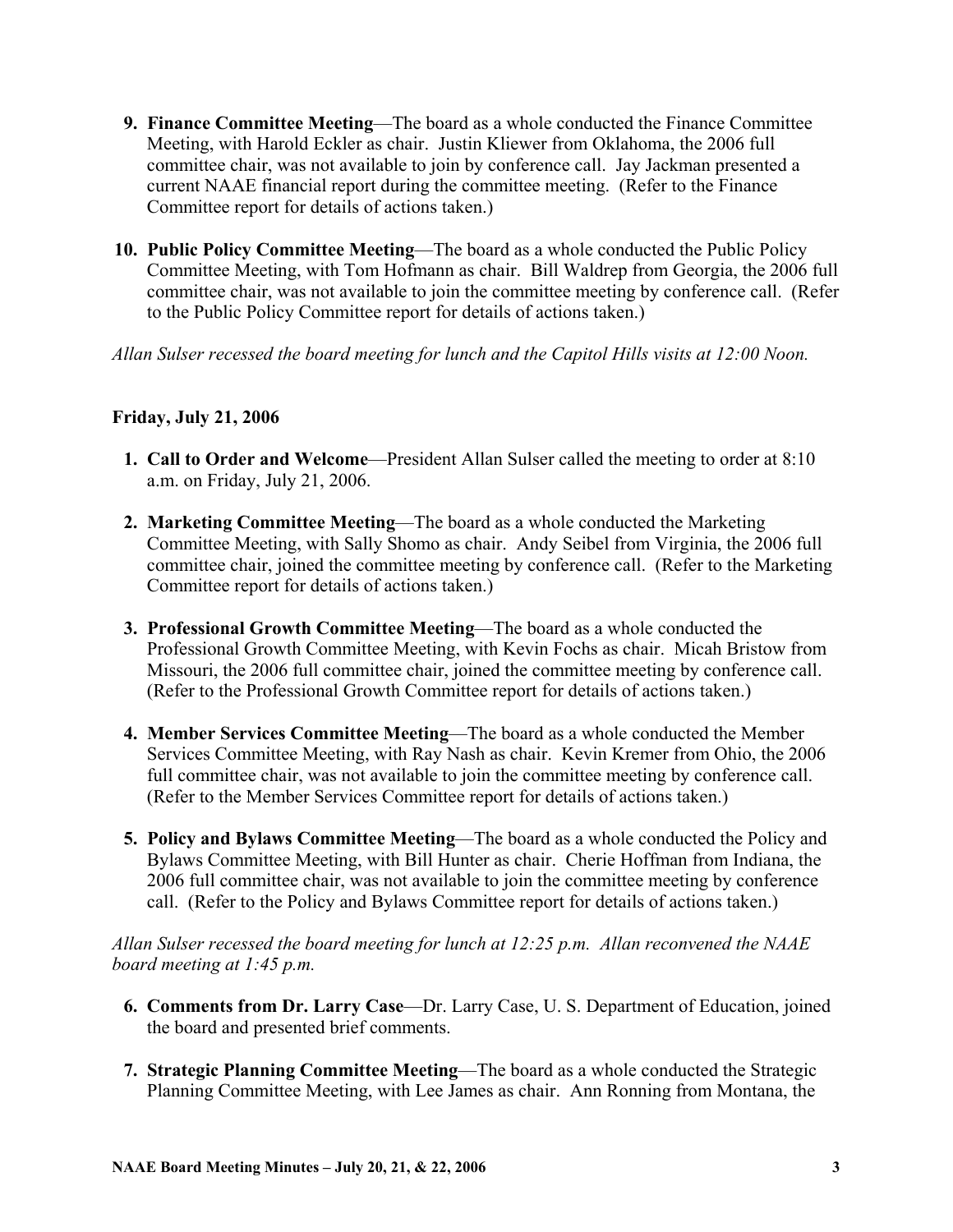2006 full committee chair, was unavailable to join the committee meeting by conference call. (Refer to the Strategic Planning Committee report for details of actions taken.)

- **8. Board Appointments**—The board agreed to seek nominations for the National FFA Career Development Events Advisory Committee and the National FFA Board of Directors position from NAAE Region IV. Letters of interest and resumes are to be brought to the pre-convention NAAE board meeting in Atlanta. The NAAE board appointed Sally Shomo as NAAE's representative to the NYFEA board for the term beginning in January 2006 and ending in December 2007.
- **9. NAAE Summer Advocacy Intern Report**—The 2006 Advocacy Intern, Franklin Davis, presented a report on his activities in Washington, DC on behalf of NAAE.
- **10. Upper Division Scholarship Approvals**—Lee James moved, Kevin Fochs seconded, to award upper division scholarships to the 15 applicants with the highest rankings from the board's evaluation. The motion carried.
- **11. Comments from ACTE Advocacy Manager**—Keri Haars presented an update on CTE advocacy, including the long anticipated reauthorization of the Perkins legislation.
- **12. NAAE Convention Professional Development Workshops**—The NAAE board discussed the professional development workshop proposals that were submitted following our request for workshop presentation proposals. The board authorized staff to make all arrangements for the professional development workshops.
- **13. National FFA Convention Discussion**—The board discussed plans for the 2006 National FFA Convention. Jay Jackman distributed reservation forms for the NAAE board hotel sleeping room block. NAAE representatives as national finals judges will be Sally Shomo, creed speaking, Ray Nash, prepared public speaking, and Kevin Fochs, extemporaneous public speaking.

*Allan Sulser recessed the board meeting for the day at 4:15 p.m. to allow time for board members to prepare committee reports.* 

## **Saturday, July 22, 2006**

- **1. Call to Order and Welcome**—President Allan Sulser called the meeting to order at 8:45 a.m. on Saturday, July 22, 2006.
- **2. Award Approvals**—Lee James moved, Sally Shomo seconded, to approve all eligible award recipients as presented and qualified additions as they arrive at the NAAE office. The motion carried.
- **3. NAAE Convention Discussion**—The board discussed and approved the schedule for the upcoming 2006 NAAE Convention in Atlanta.